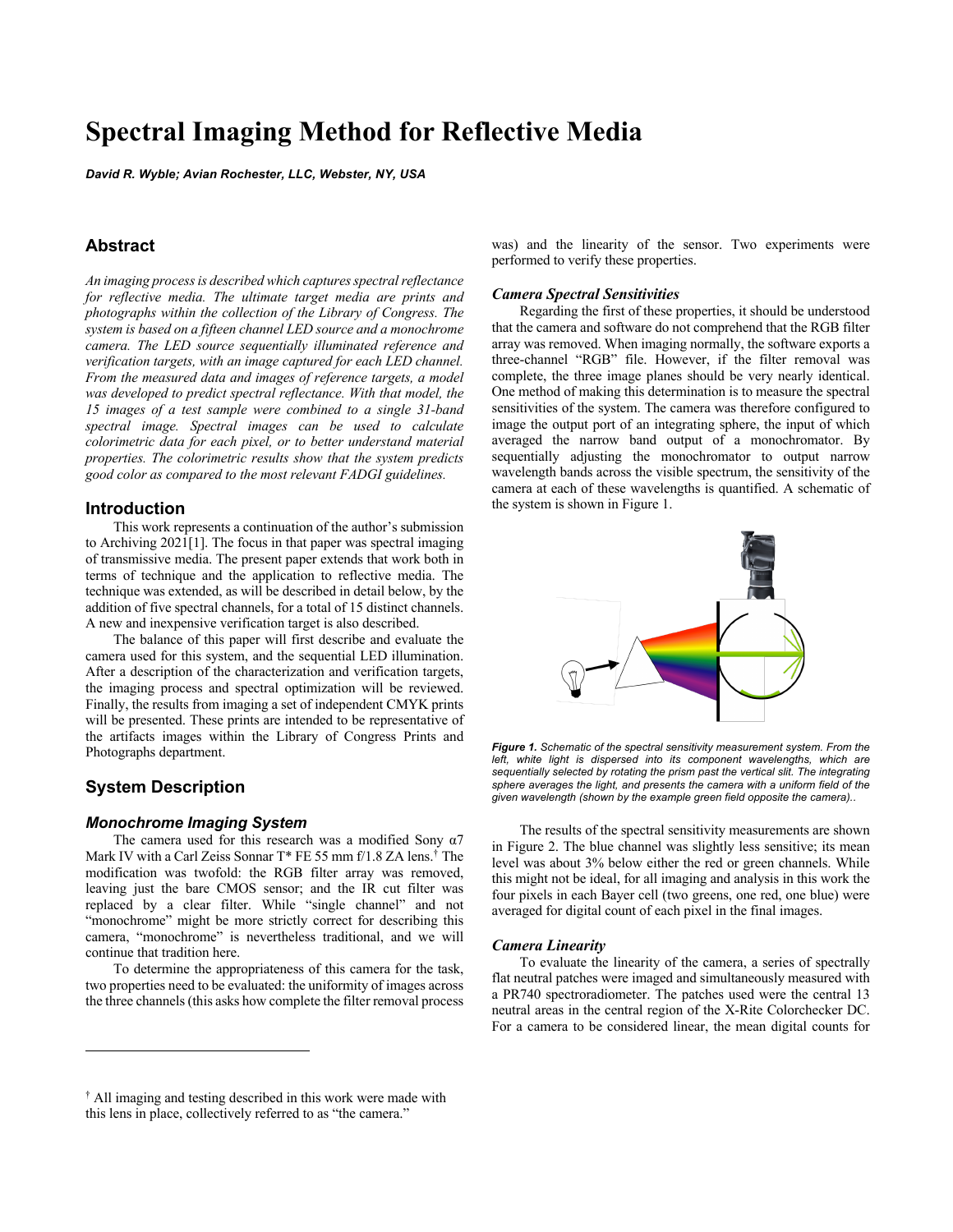each patch should be linearly related to the mean radiance measured off the patch. This is adequately shown by the good linear fit of the data in Figure 3. Note that even if the relationship in Figure 3 was curved (as through a gamma or similar function) the digital counts could be linearized at this stage, and the balance of the analysis described here could proceed with every hope of success.



*Figure 2. Relative spectral sensitivity of the modified Sony α7 camera. The vertical scale is slightly exaggerated to show detail. Red and green channels are closely aligned; the mean difference between blue and red or green is about 2.5%.*



*Figure 3. Linearity results, comparing the mean camera digital counts to measure radiance for a series of spectrally flat patches.*

## *Illumination System*

The illumination for this system consisted of 15 mostly narrow band LEDs. Ten channels were the same as those evaluated by the author in 2021, being a customized set of bands optimized for spectral image capture, products by LEDMotive. The additional channels were from a similar product, the stock (and uncustomized) version. All ten channels of both are shown in Figure 4a and 4b. The dashed lines in the Stock device (Fig 4b) indicate unused channels. These were found to be too similar, and in some cases identical, to channels in the Optimized device (Fig 4a).

Mechanically, the LEDMotive systems illuminate a circular piece of diffuse plastic. The approximately diffuse arrangement is directed towards the targets with a parabolic reflector. With two such lamps, this has shown to produce a bright and sufficiently uniform field for imaging.



*Figure 4. Normalized spectral radiance of the two systems used in this work. All ten channels in 4a, the five solid lines in 4b were used for this 15 channel system.*

## *Reference and Verification Targets*

The system was calibrated against the DT-NGT2,[2][3] and verified with a custom matte paint target using patches from Coloraid. This was assembled using 144 patches from the Coloraid "Color Chart" [4]. This verification target is a good test for the system, as the patches have a large chromatic range. Also, they are very diffuse, and so stress the geometry of the system after calibration with the glossy DT-NGT2. The CIELAB a\*-b\* distribution of the Coloraid target is shown in Figure 5.

A second verification target consisted of four printed targets, each with 24 patches and generally similar to the X-Rite Color Checker Classic. These were printed on four different CMYK print processes, with the goal being to provide a range of CMYK spectral primaries. It is important to note that paper selected for printing this the target had no optical brightening agents ("OBA"). Researchers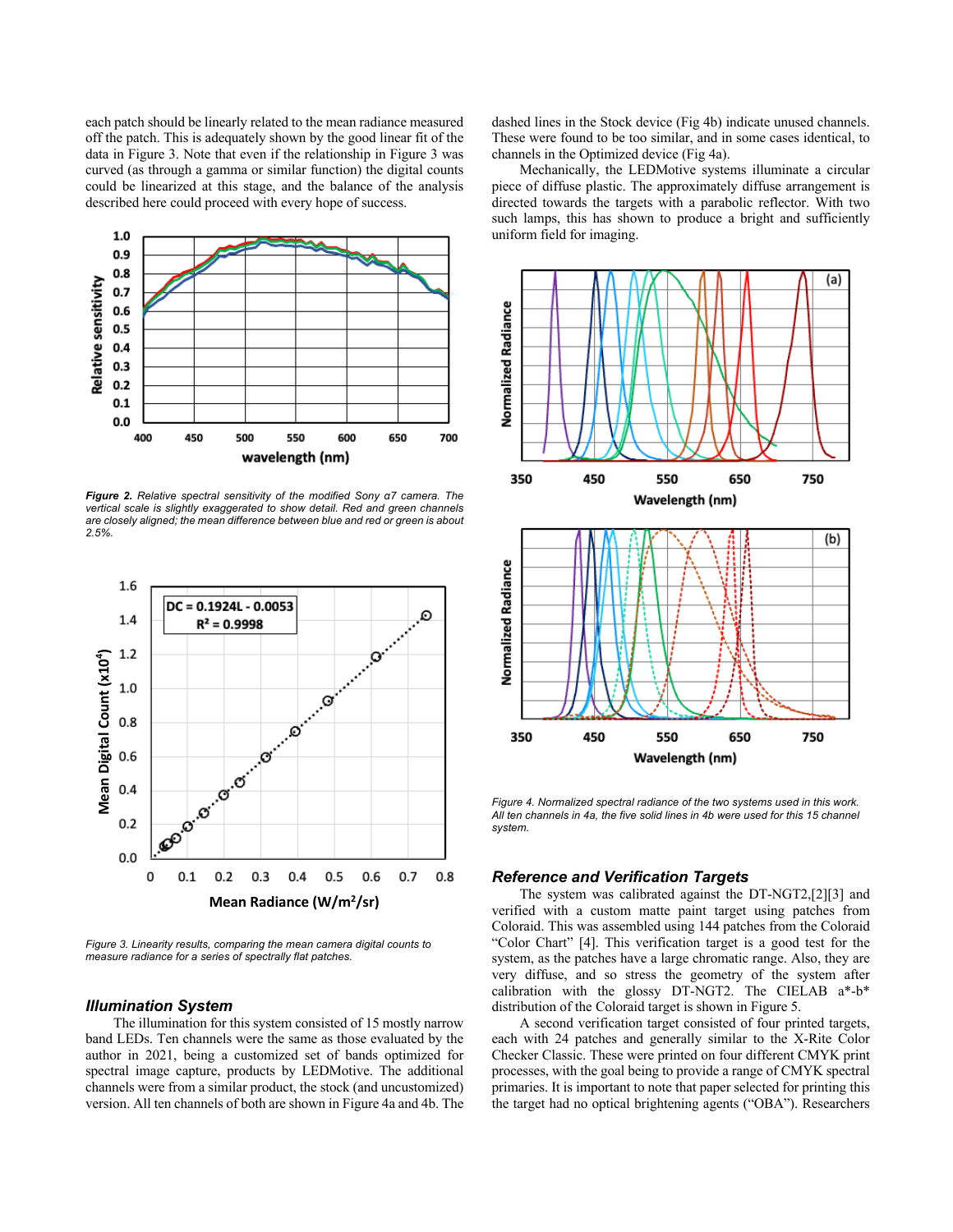attempting to replicate the results in this paper are cautioned against using typical office papers, even of very high quality. (Indeed, "high quality" office paper often means "high brightness" indicating the presence of OBAs.)

The reflectance of the cyan, magenta, and yellow patches (third row, patches 4-6) and black (row 4, patch 6) of each of four prints are shown in Figure 6a and b. The intention of including these prints was to show that the spectral imaging system can reproduce a variety of underlying colorants. Note the expanded ordinate axis to show detail of the black patches in Figure 6b.



*Figure 5. Color distribution of 144 patches in the Coloraid verification target.*

## **Test Procedure**

The camera was mounted in a typical copy stand above the targets with the lights positioned at approximately 45° from the normal. For all imaging the camera was set to F8/ and ISO 100. LED channels were always set to full output, and the camera exposure was adjusted to maximize the level of the NGT2 white patches without clipping. A large Coloraid matte white sheet was used as the flat fielding target. Its reflectance is a nearly uniform 85% throughout the visible spectrum.

With the exposure setpoints established, the image sequences can be completed:

- 1. Turn on an LED channel to 100%.
- 2. Image the target(s).
- 3. Image the white flat field.
- 4. Repeat until all channels and targets are imaged.



*Figure 6. Spectral reflectance of four patches of the printed targets. (a) shows cyan, magenta, and yellow reflectance, and (b) shows black reflectance on an expanded scale.*

The images were exported in the Sony proprietary ARW format, This linear camera raw format was converted to 16 bit TIFF using dcraw.[5] dcraw is a public domain tool that was interfaced with Matlab for automated processing of all images. As described above under *Camera Spectral Sensitivities*, dcraw was configured to dark correct the raw images, and then to produce a 25% sized output image, meaning the output RGB of the 25% image was simply the R, B, and mean G of each 2x2 Bayer pattern cluster. This is still a three plane image, and the RGB digital counts were then averaged for the final processing into a single plane image. Once all images are processed in this manner, each single plane image is divided by the corresponding flat fielding image. These images are analogous to reflectance.

The final step of image processing is to normalize each image such that one reference white patch in the NGT2 image matches the reference measurement data. This was done on a per-channel basis:

$$
DC'_{i} = DC_{i} \frac{R_{white,i}}{DC_{white,i}},
$$
\n(1)

where: *i* indicates the LED channel, *DC'i* are the normalized digital counts for the  $i^{th}$  channel;  $R_{white,i}$  is the reflectance of the reference patch at the wavelength where the  $i<sup>th</sup>$  LED channel peaks; and *DCwhite,i* is the digital count of the white reference patch when imaged under the  $i^{th}$  LED channel.